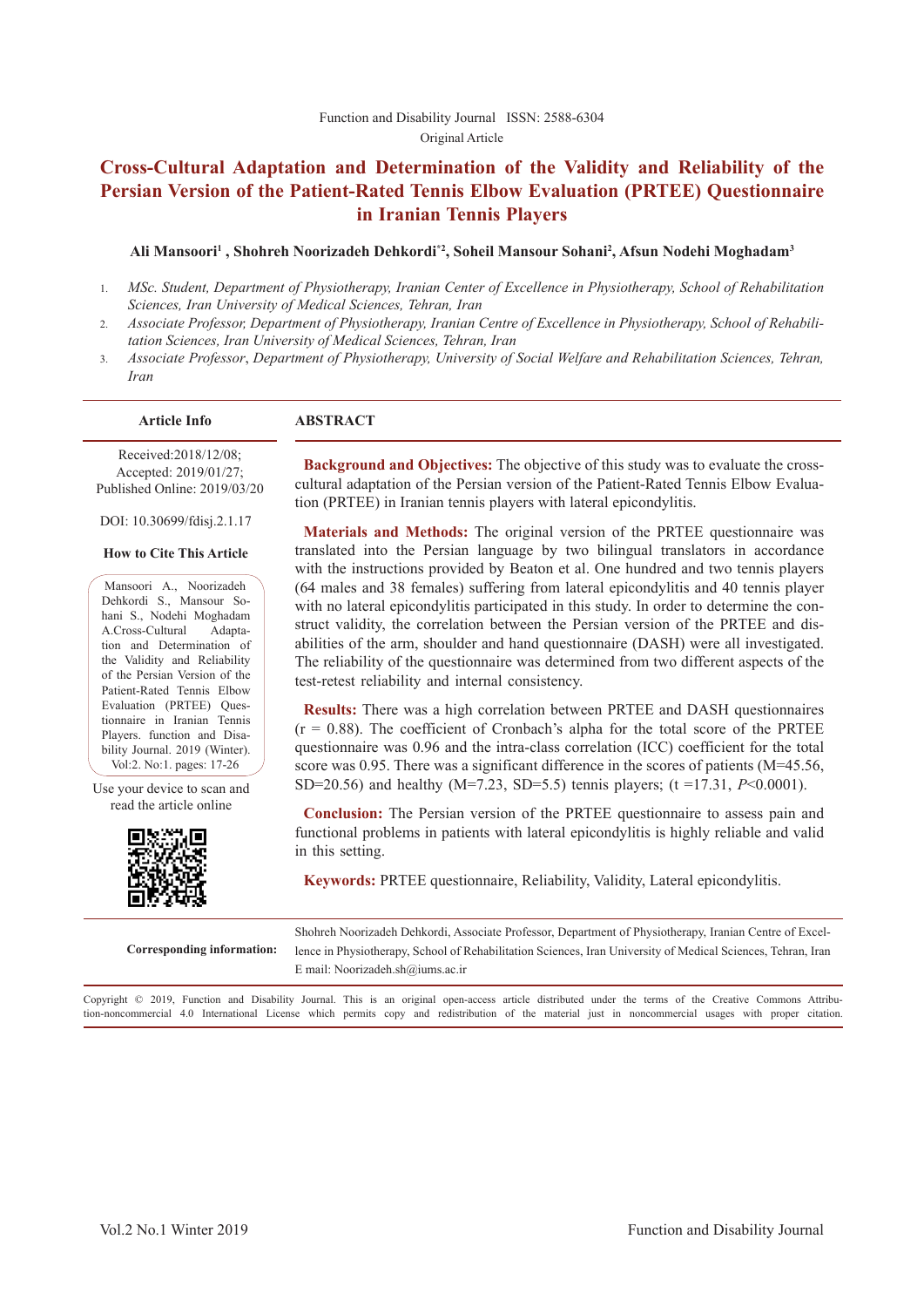## **Introduction**

Tennis elbow, known as lateral epicondylitis, causes lots of pain in the upper extremity, especially the elbow and the forearm, in athletes and workers who often perform manual activities (Kurppa, Viikari-Juntura et al. 1991; Verhaar 1994, Ono, Nakamura et al., 1998; Leclerc, Landre et al., 2001). Tennis elbow occurs due to degeneration in insertion of the wrist extensor muscles, especially the extensor carpi radialis brevis muscle (Regan, Wold et al., 1992). The prevalence of this syndrome is 2% among injuries of the elbow region (Verhaar, 1992). Among tennis players, the prevalence of this injury is reported to be about 39.7%. The prevalence of this disease in tennis players is increased by aging (Gruchow and Pelletier , 1979). Its incidence is increasing in sports and huge expenses are imposed on the treatment of athletes. For the lack of a specific treatment to improve this situation as soon as possible (Kohia, Brackle et al., 2008), the need for the tools that can detect early musculoskeletal problems to inform the patient and therapist regarding improvements in the patient's condition is becoming more and more important and demanded (MacDermid, 2001). The objective tools such as dynamometer and isokinetic in spite of their advantages like high accuracy and exact determination have some disadvantages like high price and not being appropriate for the patients to understand the results.

The questionnaires are accessible and affordable tools that, if properly developed and cross-culturally adapted, can provide accurate and useful information regarding the patient's condition to the therapists (Lambert, Burlingame et al., 1996; John, Angst et al. , 2007). In order to use the questionnaires in different languages the translation in the first step, , then, the validity and reliability of the questionnaire will be determined in the target language (Guillemin, Bombardier et al., 1993; Guillemin, 1995; Beaton, Bombardier et al., 2000).

However, different scales have been used to assess the elbow conditions (Hudak, Amadio, et al., 1996; Pransky, Feuerstein et al., 1997; King, Richards et al., 1999; Overend, Wuori-Fearn, et al., 1999; MacDermid, 2001; Sathyamoorthy, Kemp et al., 2004; MacDermid, 2005; Longo, Franceschi et al., 2008). The Patient-Rated Tennis Elbow Evaluation (PRTEE) questionnaire is the only questionnaire that can specifically measure the pain and disability levels of individuals with lateral epicondylitis in various communities, including athletes and non-athletes (Mac-Dermid, 2007)

PRTEE questionnaire, formerly known as the Patient-Rated Forearm Evaluation Questionnaire (PRFEQ), was developed so that tennis elbow braces could be evaluated for a master's project (MacDermid , 2007).

To test the PRTEE's test-retest reliability, 47 patients with unilateral lateral epicondylitis completed the PRTEE on two days in a row. The pain, function and the total scores all demonstrated excellent reliability (ICC 0.89, 0.83, 0.89, respectively). When the reliability was assessed by subgroups (men vs. women; chronic vs. acute; work-related vs. non-work-related), the ICCs were all greater than 0.75. Concurrent validity was assessed by correlating the PRTEE scores with the pain-free grip strength. The total PRTEE score ( $r = -0.36$ ) and the pain subscale ( $r = -0.37$ ) had a significant moderate correlation with the pain-free grip strength but not the function subscale  $(r = -0.30)$ (Overend, 1999). This questionnaire has been translated in various languages such as Chinese (Leung, Yen et al., 2004), Dutch (van Ark, Zwerver et al., 2014), French (Blanchette and Normand, 2010), Swedish (Nilsson, Baigi et al., 2008), Turkish (Altan, Ercan et al., 2010), English (Rompe, Overend et al., 2007), Greek (Stasinopoulos, Papadopoulos, et al., 2015), and Italian (Cacchio, Necozione et al., 2012). Due to the lack of a questionnaire that can measure pain and disability levels in Persian-speaking tennis players who suffer from lateral epicondylitis, accordingly, the aim of this study was to cross-cultural adaption of the original version of the PRTEE questionnaire into the Persian language, as well as to determine the validity and reliability of the Persian version in tennis players with lateral epicondylitis.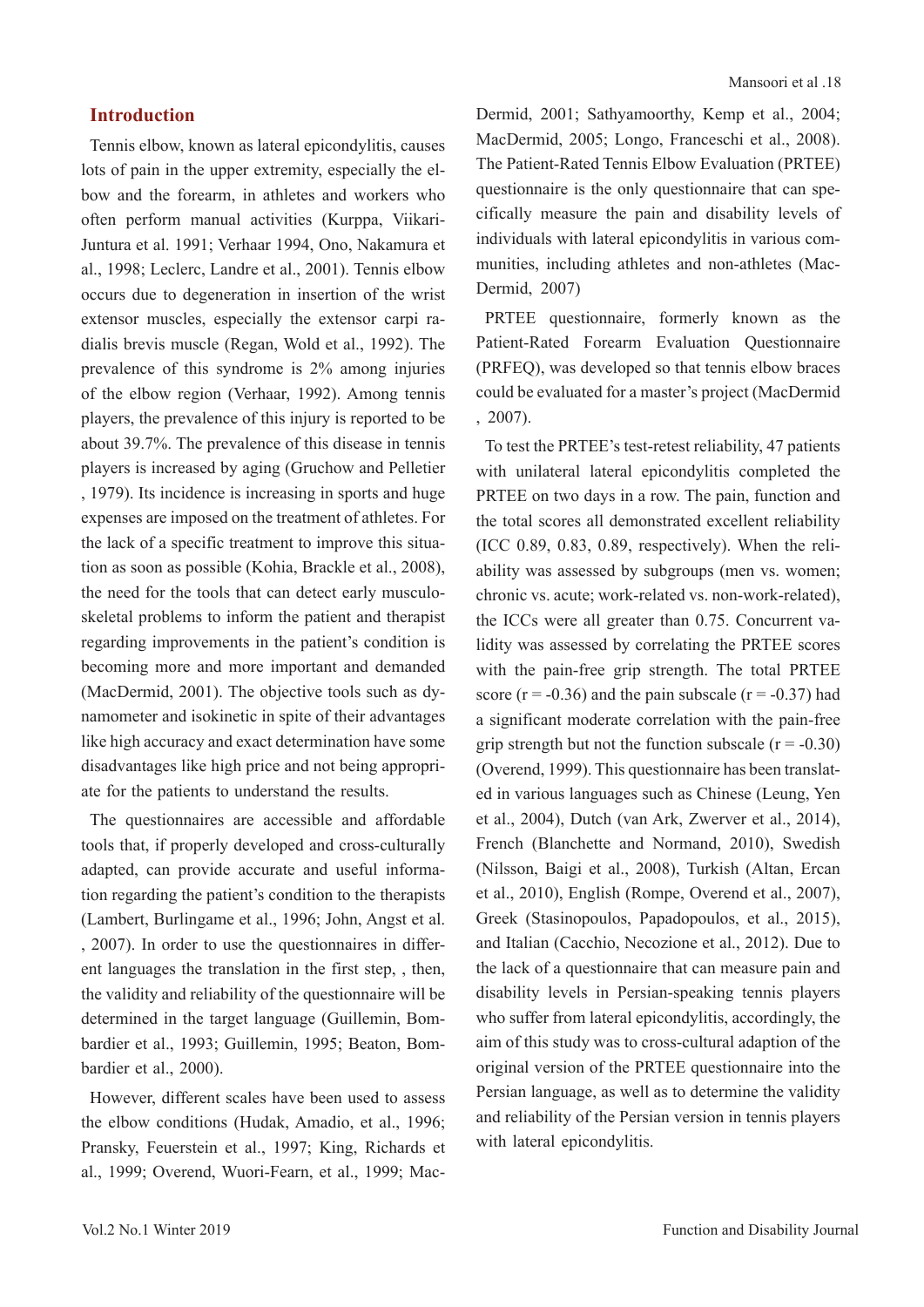## **Materials and Methods**

To translate the PRTEE questionnaire in Persian language for Persian-speaking tennis players, we followed guidelines for the translation in medical literature introduced by Beaton et al (Beaton, Bombardier et al., 2000). Initially, the original version of the PRTEE questionnaire was translated into Persian by two bilingual translators whose native language was Persian. Then, at a meeting with three physiotherapists who were professional English translators and aware of the concept of questioner, the quality of the two translations were compared together and then compared with the original version of the PRTEE questionnaire. Finally, taking into consideration intercultural differences, the final Persian version of the PRTEE questionnaire was prepared.

During the third stage, the prepared forward translation of the questionnaire was handed over to a bilingual translator with no background in medical sciences whose native language was English. Then, at a meeting with an English language specialist and two physiotherapists, who were familiar with English language, the backward translated questionnaire was compared to the original version and the translation was evaluated in terms of its semantic, idiomatic, experiential, and perceptual features.

#### **Participants**

In this survey, the sampling methods were non-random and accessible.

Firstly, the questionnaire was distributed among 230 tennis players with lateral epicondylitis, finally, only 102 tennis players (64 males and 38 females) with an average age range of  $27\pm8.5$  (between 15-60) years old) who were diagnosed with tennis elbow by a physician were included in this study. The tennis players who had positive results in local pressure pain test, pain during resisted wrist extension test and pain during resisted middle finger extension test entered the survey. These tennis players were selected from Mohebe Fatemeh Hospital, Azadi, Enghelab, Ararat, Velayat, Hejab sports clubs and medical clinics in Tehran and Fars provinces. The inclusion criteria of this study comprised of the presence of lateral epicondylitis according to the physician's diagnosis as well as reading and writing literacy. The exclusion criteria of this study were having an infection in the elbow region, having radiculopathy and myelopathy in the neck region, thoracic out let syndrome (TOS), carpal tunnel syndrome, a history of fractures and elbow surgeries, and use of local injections of anesthetics and steroids in the past 3 months. Furthermore, 40 healthy tennis players, with the mean average age, educational level, and the level of sport activity close to the target group (28 years old), were randomly selected for the control group.

#### **Questionnaires**

Patient-Rated Tennis Elbow Evaluation (PRTEE)

This questionnaire contains 15 items and three subscales which are specifically designed for the patients with lateral epicondylitis. Regarding the pain, specific and usual activities subscales, it has 5 and 10 (6, 4) items, respectively. For each item, the participant could only select one response choice (choice labels 0 meant that there was no problem and no pain in performing the activity, and 10 meant that the activity was so hard and painful that the person was unable to perform it). The scores that the individual obtained from the different subscales were used to calculate their overall score at the end. For each participant, the overall score of 0 represented the most ideal condition, and the overall score of 100 represented the worst case scenario. The method used to calculate the overall score was initially the sum of the 10 items related to the function subscale for weighting equally with the pain subscale divided by 2. Then, the resulting numbers were added to the total pain score. It took about 5 minutes to complete the PRTEE questionnaire, indicating that it was a simple and understandable questionnaire for the patients. The PRTEE questionnaire is the only questionnaire specifically designed to measure functional problems and pain in patients with lateral epicondylitis (MacDermid 2007).

# **The Disabilities of the Arm, Shoulder and Hand questionnaire (DASH)**

DASH questionnaire has 30 items that measure the degree of disability in the upper limb joints. The over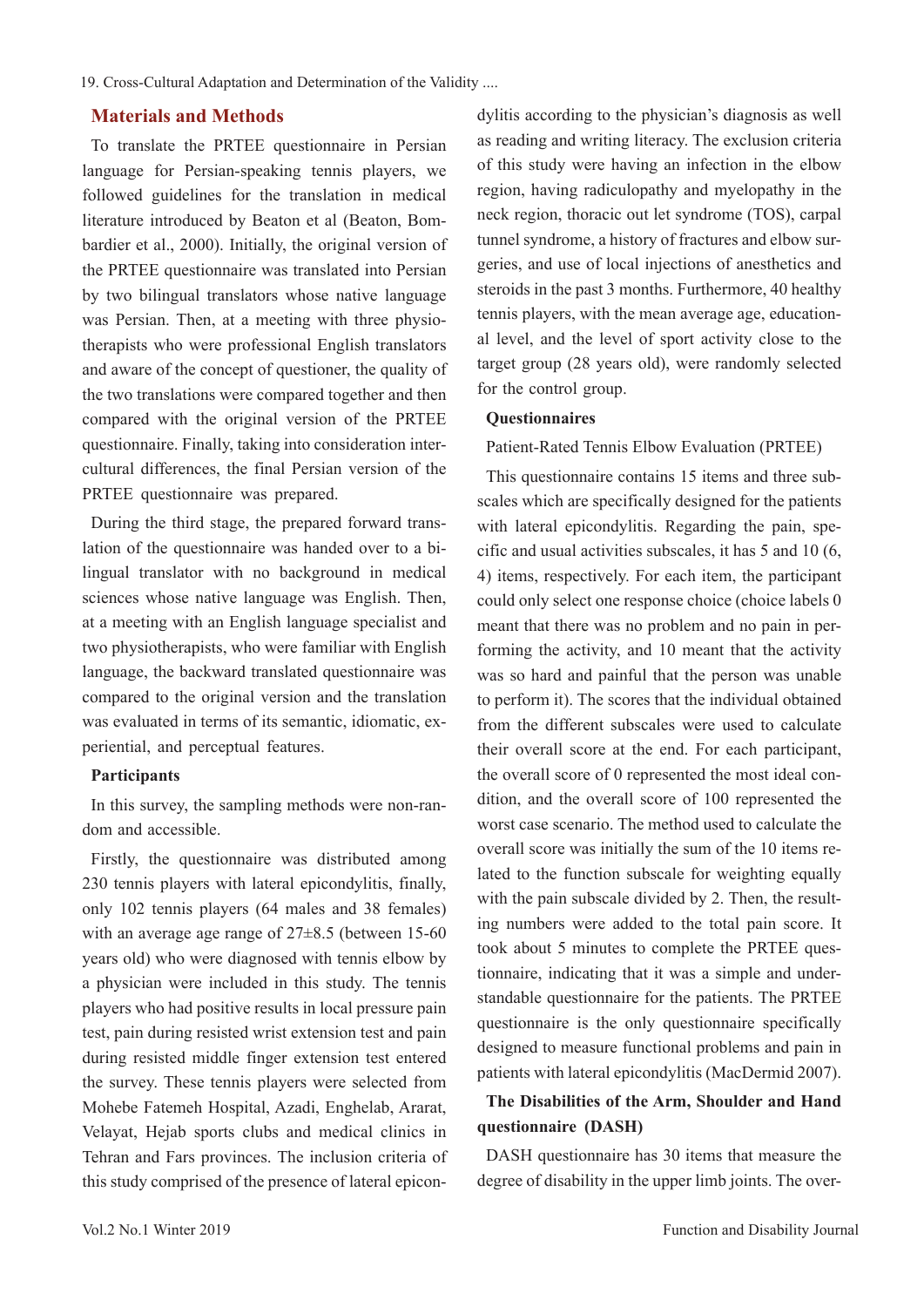all score is between 0 and 100. For each item, a score of 0 means no pain and difficulty in performing the activities, and a score of 5 means that there is a lot of pain and inability to perform the activities. In this research, the Persian version of DASH was used after the admission of the group that cross culturally adapted to Persian (Mousavi, Parnianpour et al., 2008).

#### **Process**

Data collection of this study lasted for a period of 6 months (from April 2017 to the end of September 2017). The tennis players initially completed the PRTEE and DASH questionnaires. Then, in order to assess the reliability of the questionnaire, 53 tennis players who participated in this study were asked to complete the PRTEE questionnaire after a week (Deyo, Diehr et al., 1991). In order to prevent significant changes during this period, the tennis players were asked not to receive any therapeutic interventions (medication, physiotherapy and local infusion). The research was approved by the Ethics Committee of Iran University of Medical Sciences (Ref. number: IR.IUMS.REC1395.9411452007).

#### **Data Analysis**

#### **Construct validity**

To assess the construct validity, the Pearson correlation between subscales and the total score of PRTEE and DASH questionnaires were used with a 95% confidence interval. In this research, "r" values of 0 – 0.19, 0.20 to 0.39, 0.4 to 0.49, 0.7 to 0.89 and 0.9 to 1 showed very poor, poor, moderate, strong, and very strong correlations, respectively (Cacchio, Necozione et al., 2012).

#### **Reliability**

To evaluate the reliability of the PRTEE scores, the test-retest, ICC coefficient and the coefficient with 95% confidence interval (CI) were calculated. The calculation was based on 2-way random variance analysis. Additionally, Standard Error of Measurement (SEM) (SEM=SD[1-ICC−−−−−−−√] SEM=SD[1−ICC]) was calculated. The ICC value was interpreted as follows: less than 0.4 as weak reliability, 0.4 to 0.74 as moderate to good reliability, and a value greater than 0.75 showed excellent reliability (Cacchio, Necozione, et al., 2012). To measure the internal consistency of the items in each PRTEE questionnaire, Cronbach's alpha coefficient was calculated with a 95% CI. The acceptable value for the Cronbach's alpha coefficient was more than 0.70 (Cacchio, Necozione, et al., 2012). All the statistical tests were performed using SPSS 21.0 for Windows.

## **Results**

A summary of the demographics data of the patients is presented in Table 1 and a summary of the PRTEE scores in the target and control groups is presented in Table 2. There was a significant difference in the scores of the patients (M=45.56, SD=20.56) and healthy (M=7.23, SD=5.5) tennis players;  $t = 17.31$ , *P*<0.0001.

| <b>Parameter</b>                               | Patient group ( $n = 102$ )            | Healthy group $(n = 40)$           |
|------------------------------------------------|----------------------------------------|------------------------------------|
| Gender                                         | Male: 64 (62.7%)<br>Female: 38 (37.3%) | Male: 26 (65%)<br>Female: 14 (35%) |
| Age (years), mean $\pm$ SD                     | $27.75 \pm 8.5$                        | $28.45\pm 6.8$                     |
| Dominant side (Rt/Lt)                          | 88/14                                  | 35/5                               |
| Affected side (Rt/Lt/both<br>Educational level | 84/13/5                                |                                    |
| Under graduate                                 | $5(4.9\%)$                             | $1(2.5\%)$                         |
| graduate                                       | $9(8.8\%)$                             | $(2.5\%)$ 1                        |
| Post graduate                                  | 88 (86.3%)                             | 38 (95%)                           |

*Table 1. Demographic data of the patient and healthy groups*

P value  $\leq 0.001$ 

Vol.2 No.1 Winter 2019 **Function and Disability Journal**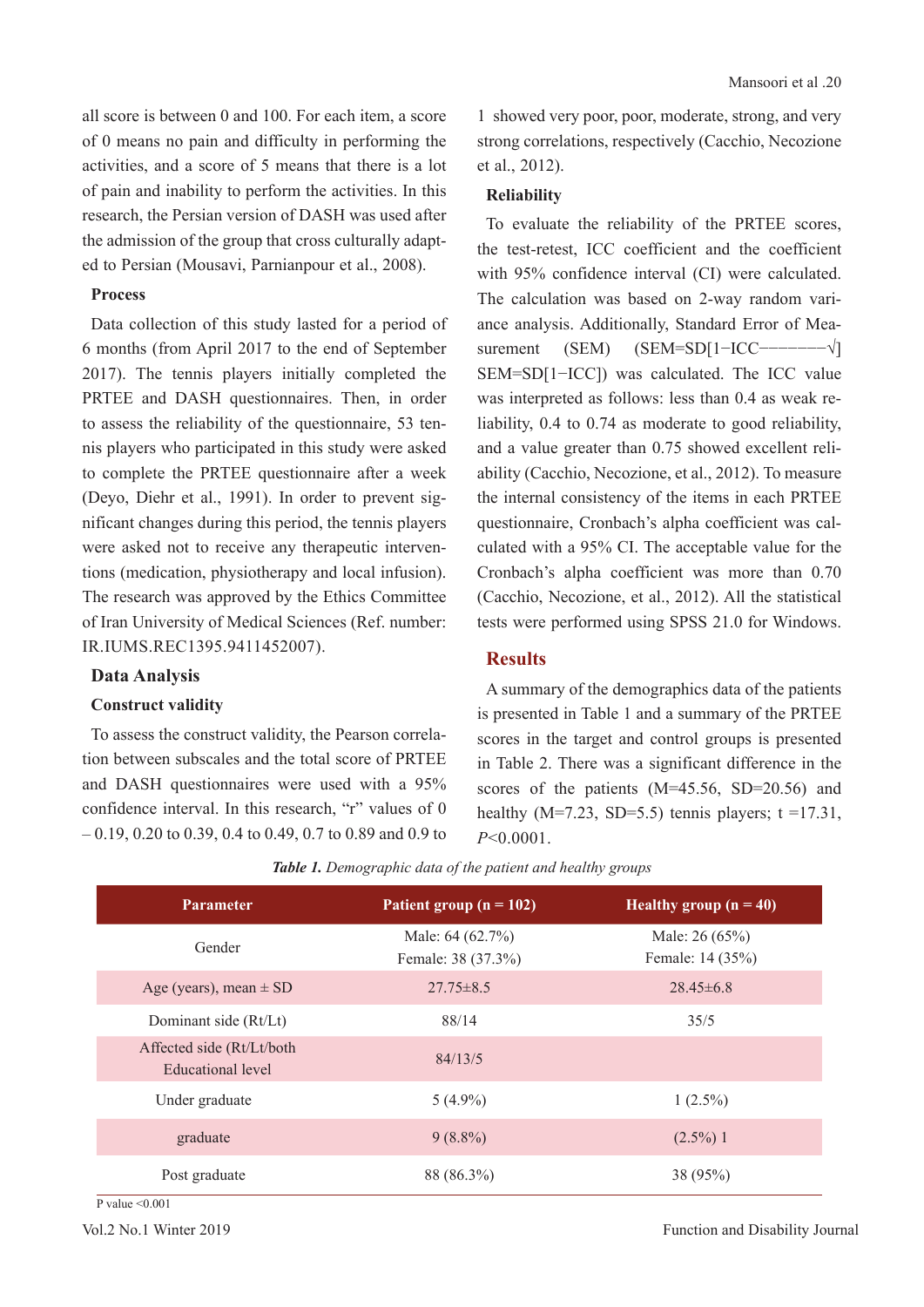21. Cross-Cultural Adaptation and Determination of the Validity ....

| <b>Variable</b>                      | <b>Patients</b> | <b>Control</b> | P value |
|--------------------------------------|-----------------|----------------|---------|
| *PRTEE pain subscale score           | 24.08 (11.01)   | 3.67(3.49)     | < 0.001 |
| <b>PRTEE</b> function subscale score | 21.48(10.1)     | 3.56(2.81)     | < 0.001 |
| <b>PRTEE</b> overall score           | 45.56 (20.56)   | 7.23(5.48)     | < 0.001 |
| **DASH symptoms subscales score      | 38.84 (16.12)   |                |         |
| DASH function subscale score         | 40.33 (18.98)   |                |         |
| DASH overall score                   | 39.19 (16.15)   |                |         |

*Table 2. Descriptive statistics of Persian PRTEE, DASH in both groups*

\* Patient Rated Tennis Elbow Evaluation questionnaire

\*\* Disabilities of the Arm, Shoulder, and Hand questionnaire

#### **The Cross-Cultural Adaptation Process**

In the process of cross-cultural adaptation of the questionnaire, there were differences between the backward translation and the original version of the questionnaire. For example, in special activities, Question 6 was changed from "Turn doorknob or key" to "Turning the door handle or key". In Question 7 "office bags" was replaced with "briefcase" and in Question 10 "pull up pants" was changed to "wearing trousers".

#### **Construct validity**

The construct validity was determined by measuring Pearson's correlation and the overall subscales of the PRTEE and DASH questionnaires. The results of which are summarized in Table 5. According to the data obtained in Table 3, there was a high correlation between the total scores of the PRTEE and DASH questionnaires (r = 0.88, *P*< 0.001).

#### **Reliability**

In examining the reliability of the test-retest, the PRTEE questionnaire had a 95% confidence interval for its total score, pain and function subscales as excellent ICC reported (higher than 0.90) (Table 4). The SEM values were 4.20 for total score of PRTEE , 2.71 for the pain subscale and 2.27 for functional subscale.

In the internal consistency survey, the Cronbach's

alpha for the subscale of pain was 0.92 and 0.95 for the functional subscale, and 0.96 for the total score. All of these values represented a very high internal correlation in the Persian version of the PRTEE questionnaire (in Table 5, in the event of omitting each item and adjusting the general-item correlation, the Cronbach's alpha value was mentioned for all the questions).

The T-test was used to distinguish the healthy subjects from the patients and determine the cut-off point. The total score of the questionnaire was used for the T-test for both the patient and healthy groups, the value of which was 17.3 ( $P \le 0.001$ ) according to the Youden's index (Fluss, Faraggi et al., 2005). This value indicated that the Persian version of the questionnaire was able to easily distinguish the healthy individuals from the patients.

In the 10 questionnaires, there was a number of missing/empty data, in which the average score of the other items in that subscale was placed. The participants in this research answered at least 10 out of 15 items of the questionnaire. Therefore, none of the participants were excluded for missing values in the final statistical analysis.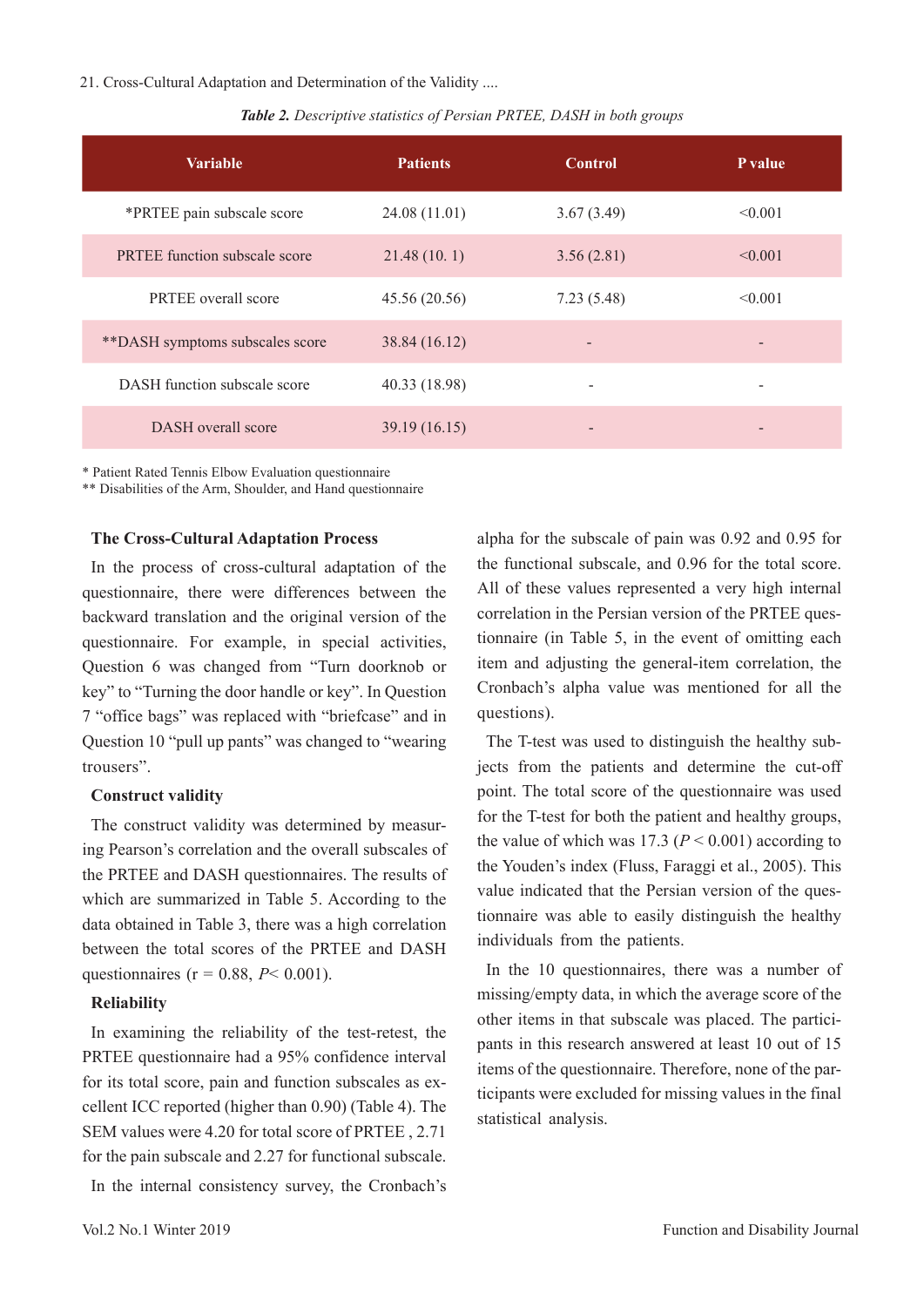*Table 3. Pearson's correlation between different items of PRTEE and DASH questionnaires*

| <b>Item</b>                | <b>PRTDE</b><br>Pain subscale score<br>r | <b>PRTEE</b><br><b>Function subscale score</b><br>r | <b>PRTEE</b><br><b>Overall score</b><br>R |
|----------------------------|------------------------------------------|-----------------------------------------------------|-------------------------------------------|
| <b>DASH</b> function score | 0.75                                     | 0.76                                                | 0.77                                      |
| DASH symptoms score        | 0.83                                     | 0.87                                                | 0.87                                      |
| DASH overall score         | 0.84                                     | 0.87                                                | 0.88                                      |

## *Table 4. Test–retest reliability of the Persian version of PRTEE*

| m        | ICC  | $95\,(%) CI$ |             |
|----------|------|--------------|-------------|
|          |      | Lower limit  | upper limit |
| Pain     | 0.93 | 0.89         | 0.96        |
| Function | 0.94 | 0.90         | 0.96        |
| Total    | 0.95 | 0.91         | 0.97        |

## *Table 5. Adjusted item-total correlation and Cronbach's alpha when each item in the Persian PRTEE questionnaire was omitted*

| Question  | <b>Adjusted item-total correlation</b> | Cronbach's alpha when item is |
|-----------|----------------------------------------|-------------------------------|
|           |                                        | deleted                       |
| Item 1    | 0.79                                   | 0.96                          |
| Item 2    | 0.81                                   | 0.96                          |
| Item 3    | 0.85                                   | 0.96                          |
| Item 4    | 0.86                                   | 0.96                          |
| Item 5    | 0.76                                   | 0.96                          |
| Item 6    | 0.83                                   | 0.96                          |
| Item 7    | 0.87                                   | 0.96                          |
| Item 8    | 0.82                                   | 0.96                          |
| Item 9    | 0.73                                   | 0.96                          |
| Item $10$ | 0.71                                   | 0.96                          |
| Item 11   | 0.87                                   | 0.96                          |
| Item 12   | $0.80\,$                               | 0.96                          |
| Item 13   | 0.78                                   | 0.96                          |
| Item 14   | 0.87                                   | 0.96                          |
| Item 15   | 0.72                                   | 0.96                          |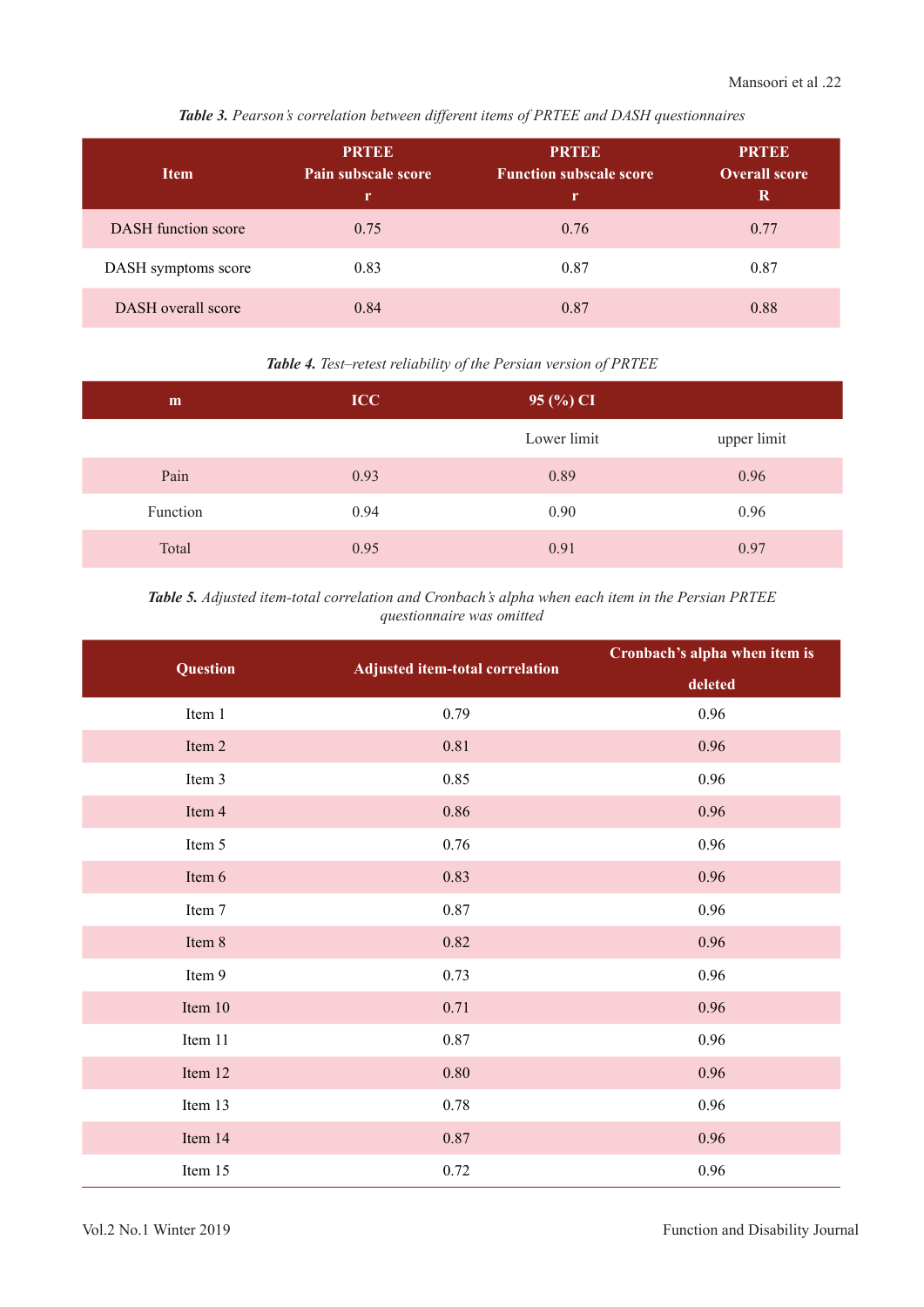## **Discussion**

The PRTEE has been cross-culturally adapted for patients in Iran and translated into the Persian language. No difficulties were encountered in translating the questionnaire except for the 3 different questions, and the back translation corresponded very well to the original version. The reason why door handle replaced doorknob in the sixth question was that doorknob is not widely used in Persian language. This replacement was in accordance with the Italian version (Cacchio, Necozione et al., 2012). The reason of the next change which has occurred in question seven was that office bag is more popular among Persian language users. In question ten pull up pants was changed to wearing trousers because in formal Persian writing, pull up pants is never used and wearing trousers was the most suitable option for this replacement. In a pilot study, the translated version of the PRTEE questionnaire was handed over to 10 tennis players with tennis elbow. They were asked about the comprehensibility and fluency of the translation. All the questions were considered to be easy to understand by all the tennis players who filled out the Persian PRTEE questionnaire. They did not have any problem answering the questions. After the meeting and testing the translated version of the questionnaire, taking into account the points given by the English language specialist, the Persian version of the PRTEE questionnaire was prepared.

The results of this study showed that the Persian version of the PRTEE questionnaire was valid and reliable in the studied population. In the construct validity of the study, the Persian version of the PRTEE questionnaire had a high correlation with the Persian version of the DASH questionnaire ( $r = 0.88$ ). The findings were consistent with the Swedish 0.88 (Nilsson, Baigi et al., 2008), Italian 0.83 (Cacchio, Necozione et al., 2012), Greek  $0.71 - 0.77$  (Stasinopoulos, Papadopoulos, et al., 2015), English 0.75 (Rompe, Overend et al. 2007), Turkish 0.67 (Altan, Ercan et al., 2010), and Dutch 0.65 (van Ark, Zwerver et al., 2014) versions.

In examining the test-retest reliability of it, the ICC

for the total score and subscales of pain and function was more than 0.90, which is comparable with the results from the original English version (Overend, Wuori-Fearn et al., 1999). Therefore, both versions of the PRTEE should be regarded as highly test-rest reliability. This was similar to the ICC score of PRTEE questionnaire in other languages (between 0.87-0.99) (Overend, Wuori-Fearn et al., 1999; Leung, Yen et al., 2004; Rompe, Overend et al., 2007; Nilsson, Baigi et al., 2008; Altan, Ercan et al., 2010; van Ark, Zwerver et al., 2014; Stasinopoulos, Papadopoulos et al., 2015). The results showed that the total score of the Persian version of PRTEE questionnaire had an acceptable absolute reliability (SEM  $=$  4.20). The results of this study were similar to those of Cacchio, Leung and Van Ark studies. The SEMs were reported to be 3.25, 3.28 and 3.8, respectively in these studies.

The Cronbach's alpha level for the subscales, as well as the overall score of the Persian version of the PRTEE questionnaire were more than 0.90, indicating a high internal correlation in the Persian version of the PRTEE questionnaire. This was similar to the Cronbach's alpha score of the total PRTEE questionnaire in the Italian (Cacchio, Necozione et al., 2012), English (Rompe, Overend et al., 2007), and Swedish (Nilsson, Baigi et al., 2008) versions (0.95, 0.94, and 0.94, respectively). The analysis of each item in the questionnaire showed that all the items used in this questionnaire were significant and the Cronbach's alpha values of all the items were identical to the Cronbach's alpha total score of the questionnaire, which indicates that this questionnaire had a very high internal correlation.

Considering that none of the tennis players participating in this study received neither a minimum score (zero score) nor a maximum score (100 score), therefore, the ceiling and floor effects were not observed for the Persian version of the PRTEE questionnaire. There was consistency, in terms of not having the ceiling and floor effects in the PRTEE questionnaire, between the findings of the present study and that of a French study conducted in Canada (Blanchette and Normand, 2010).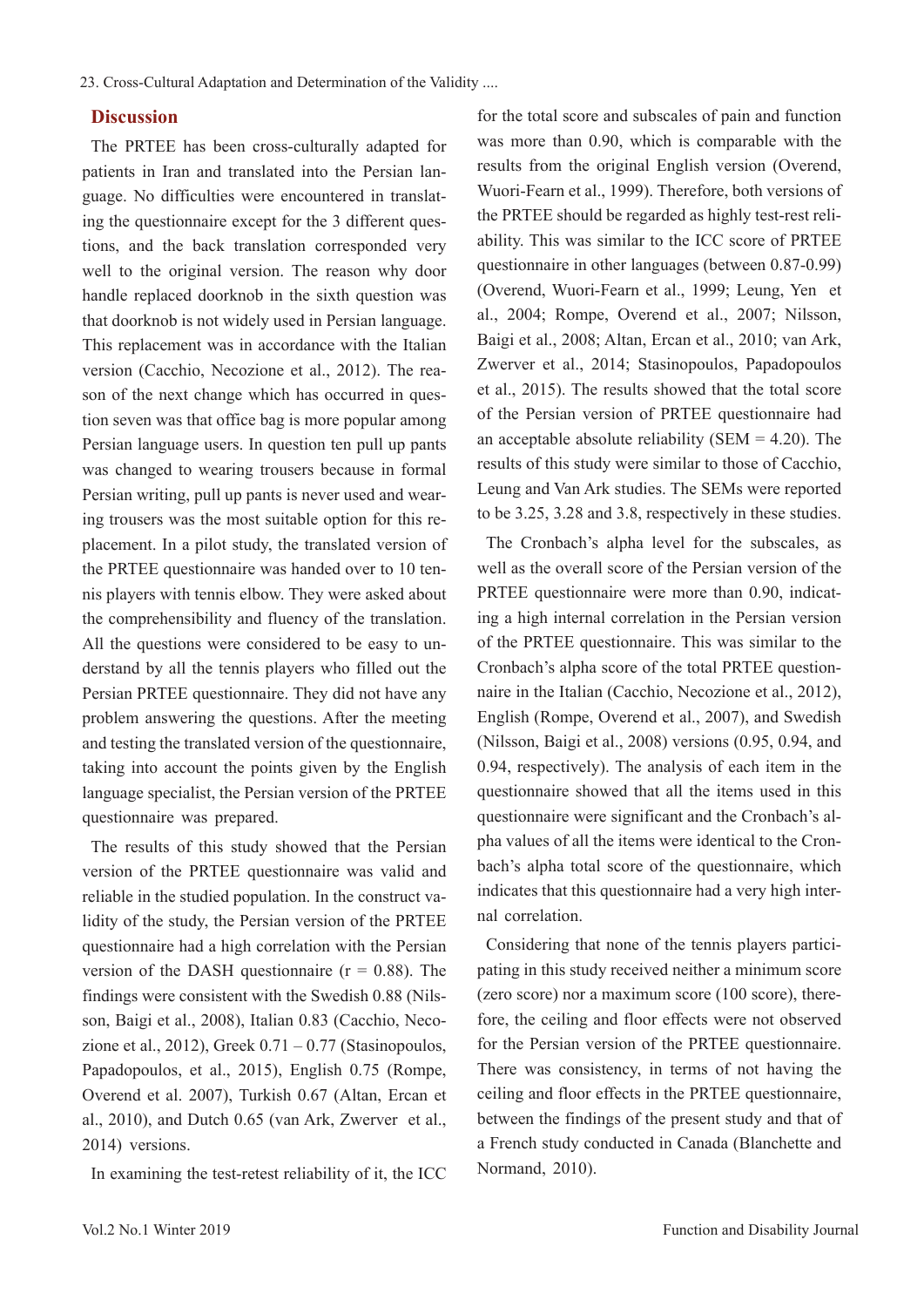The questionnaires offer advantages in evaluation because they are client-centered, accessible and timeefficient. They allow the comparison of clinical outcomes. They supplement, but not replace, other components of clinical evaluation such as history taking and physical examination. In this study, the Persian version of the PRTEE questionnaire was reliable and valid assessment tool that can provide accurate and useful information regarding the patient's condition to the therapists.

In the present study, there were a number of limitations such as having a limited area for taking samples. If sampling was carried out more widely, the samples could be more complete criteria that could be generalized for the Persian speaking society in Iran.

## **Conclusion**

It can be concluded that the Persian version of the

## **References**

 Altan, L., Ercan, İ., & Konur, S. (2010). Reliability and validity of Turkish version of the patient rated tennis elbow evaluation. Rheumatol Int, 30(8), 1049-1054.

Beaton, D. E., Bombardier, C., Guillemin, F., & Ferraz, M. B. (2000). Guidelines for the process of cross-cultural adaptation of self-report measures. Spine, 25(24), 3186- 3191.

Blanchette, M. A., & Normand, M. C. (2010). Cross-cultural adaptation of the patient-rated tennis elbow evaluation to Canadian French. J Hand Ther, 23(3), 290-300.

Cacchio, A., Necozione, S., MacDermid, J. C., Rompe, J. D., Maffulli, N., Di Orio, F., ... & Paoloni, M. (2012). Cross-cultural adaptation and measurement properties of the Italian version of the Patient-Rated Tennis Elbow Evaluation (PRTEE) questionnaire. Physical therapy, 92(8), 1036-1045.

Deyo, R. A., Diehr, P., & Patrick, D. L. (1991). Reproducibility and responsiveness of health status measures statistics and strategies for evaluation. Controlled clinical trials, 12(4), S142-S158.

Fluss, R., Faraggi, D., & Reiser, B. (2005). Estimation of the Youden Index and its associated cutoff point. Biometrical Journal: Journal of Mathematical Methods in PRTEE questionnaire has an acceptable level of validity and reliability. Therefore, Iranian therapists and healthcare professionals can refer to this questionnaire to assess the initial condition and then monitor the improvements in patient with lateral epicondylitis, in a cost-effective and timely manner.

#### **Acknowledgement**

We thank Abbas Hadizadeh, Shahrokh Hadizadeh, Nasim Givzad and Mahdi Farrebagha for their valuable cooperation in improving the manuscript. This research was funded by Iran University of Medical Sciences.

## **Conflict of Interest Statement**

All the authors declare that they have no conflict of interest.

#### Biosciences, 47(4), 458-472.

Gruchow, H. W., & Pelletier, D. (1979). An epidemiologic study of tennis elbow: incidence, recurrence, and effectiveness of prevention strategies. The American Journal of Sports Medicine, 7(4), 234-238.

Guillemin, F. (1995). Cross-cultural adaptation and validation of heatth status measures. Scand J Rheumatol, 24(2), 61-63.

Guillemin, F., Bombardier, C., & Beaton, D. (1993). Cross-cultural adaptation of health-related quality of life measures: literature review and proposed guidelines. J Clin Epidemiol, 46(12), 1417-1432.

Hudak, P. L., Amadio, P. C., Bombardier, C., Beaton, D., Cole, D., Davis, A., ... & Punnett, L. (1996). Development of an upper extremity outcome measure: the DASH (disabilities of the arm, shoulder, and head). Am J Ind Med, 29(6), 602-608.

John, M., Angst, F., Pap, G., Junge, A., & Mannion, A. F. (2007). Cross-cultural adaptation, reliability and validity of the Patient Rated Elbow Evaluation (PREE) for German-speaking patients. Clin Exp Rheumatol, 25(2), 195. Kari Kurppa, M. O., Viikarl-Juntura, E., MO, E. K., & Matti Huuskonen, M. O. (1991). Incidence of tenosynovitis or peritendinitis and epicondylitis in a meat-processing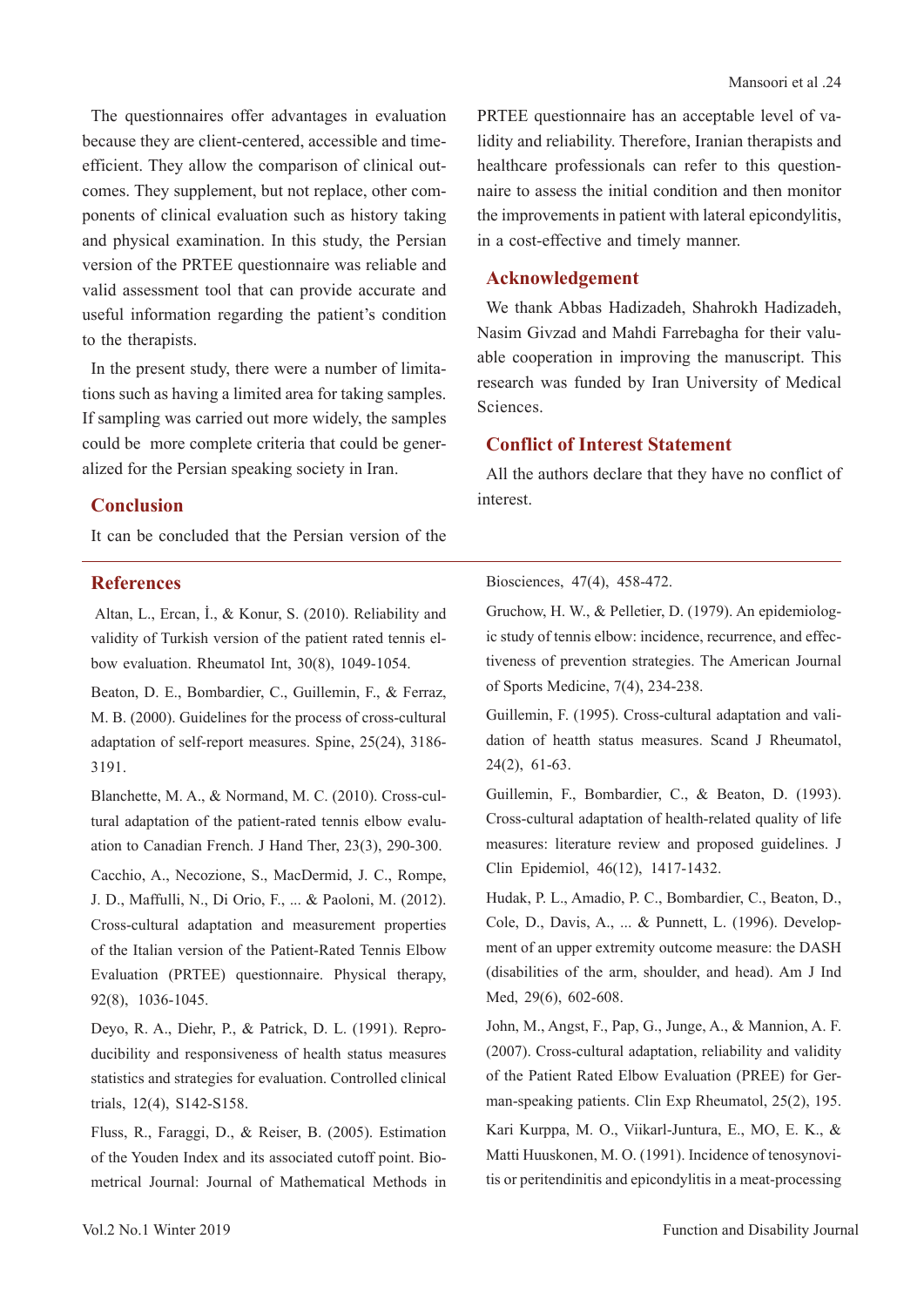#### 25. Cross-Cultural Adaptation and Determination of the Validity ....

factory. Scand J Work Environ Health, 17, 32-7.

King, G. J., Richards, R. R., Zuckerman, J. D., Blasier, R., Dillman, C., Friedman, R. J., ... & Woo, S. L. (1999). A standardized method for assessment of elbow function. J Shoulder Elbow Surg, 8(4), 351-354.

Kohia, M., Brackle, J., Byrd, K., Jennings, A., Murray, W., & Wilfong, E. (2008). Effectiveness of physical therapy treatments on lateral epicondylitis. J Sport Rehabil, 17(2), 119-136.

Lambert, M. J., Burlingame, G. M., Umphress, V., Hansen, N. B., Vermeersch, D. A., Clouse, G. C., & Yanchar, S. C. (1996). The reliability and validity of the Outcome Questionnaire. Clin Psychol Psychother, 3(4), 249-258.

Leclerc, A., Landre, M. F., Chastang, J. F., Niedhammer, I., & Roquelaure, Y. (2001). Upper-limb disorders in repetitive work. Scandinavian journal of work, environment & health, 27(4), 268-278.

Leung, H. B., Yen, C. H., & Tse, P. Y. T. (2004). Reliability of Hong Kong Chinese version of the Patient-rated Forearm Evaluation Questionnaire for lateral epicondylitis. Hong Kong Med J, 10(3), 172-178.

Longo, U. G., Franceschi, F., Loppini, M., Maffulli, N., & Denaro, V. (2008). Rating systems for evaluation of the elbow. Br Med Bull, 87(1), 131-161.

MacDermid, J. (2005). Update: the patient-rated forearm evaluation questionnaire is now the patient-rated tennis elbow evaluation. J Hand Ther, 18(4), 407-410.

MacDermid, J. C. (2001). Outcome evaluation in patients with elbow pathology: issues in instrument development and evaluation. J Hand Ther, 14(2), 105-114.

MacDermid, J. C. (2007). The Patient-Rated Tennis Elbow Evaluation (PRTEE) User Manual. Hamilton, Canada: School of Rehabilitation Science, McMaster University.

Mousavi, S. J., Parnianpour, M., Abedi, M., Askary-Ashtiani, A., Karimi, A., Khorsandi, A., & Mehdian, H. (2008). Cultural adaptation and validation of the Persian version of the Disabilities of the Arm, Shoulder and Hand (DASH) outcome measure. Clin Rehabil, 22(8), 749-757.

Nilsson, P., Baigi, A., Marklund, B., & Månsson, J. (2008). Cross-cultural adaptation and determination of the reliability and validity of PRTEE-S (Patientskattad

Utvärdering av Tennisarmbåge), a questionnaire for patients with lateral epicondylalgia, in a Swedish population. BMC Musculoskelet Disord, 9(1), 79.

Ono, Y., Nakamura, R., Shimaoka, M., Hiruta, S., Hattori, Y., Ichihara, G., ... & Takeuchi, Y. (1998). Epicondylitis among cooks in nursery schools. Occup Environ Med, 55(3), 172-179.

Overend, T. J., Wuori-Fearn, J. L., Kramer, J. F., & Mac-Dermid, J. C. (1999). Reliability of a patient-rated forearm evaluation questionnaire for patients with lateral epicondylitis. J Hand Ther, 12(1), 31-37.

Pransky, G., Feuerstein, M., Himmelstein, J., Katz, J. N., & Vickers-Lahti, M. (1997). Measuring functional outcomes in work-related upper extremity disorders: development and validation of the Upper Extremity Function Scale. J Occup Environ Med, 39(12), 1195-1202.

Regan, W., Wold, L. E., Coonrad, R., & Morrey, B. F. (1992). Microscopic histopathology of chronic refractory lateral epicondylitis. Am J Sports Med, 20(6), 746-749.

Rompe, J. D., Overend, T. J., & MacDermid, J. C. (2007). Validation of the patient-rated tennis elbow evaluation questionnaire. J Hand Ther, 20(1), 3-11.

Sathyamoorthy, P., Kemp, G. J., Rawal, A., Rayner, V., & Frostick, S. P. (2004). Development and validation of an elbow score. Rheumatology, 43(11), 1434-1440.

Stasinopoulos, D., Papadopoulos, C., Antoniadou, M., & Nardi, L. (2015). greek adaptation and validation of the Patient-rated Tennis Elbow Evaluation (prtee). J Hand Ther, 28(3), 286-291.

van Ark, M., Zwerver, J., Diercks, R. L., & van den Akker-Scheek, I. (2014). Cross-cultural adaptation and reliability and validity of the Dutch Patient-Rated Tennis Elbow Evaluation (PRTEE-D). BMC Musculoskelet Disord, 15(1), 270.

Verhaar, J. A. N. (1992). Tennis elbow [thesis]. Maastricht: State University Maastricht.

Verhaar, J. A. N. (1994). Tennis elbow. Int Orthop, 18(5), 263-267.